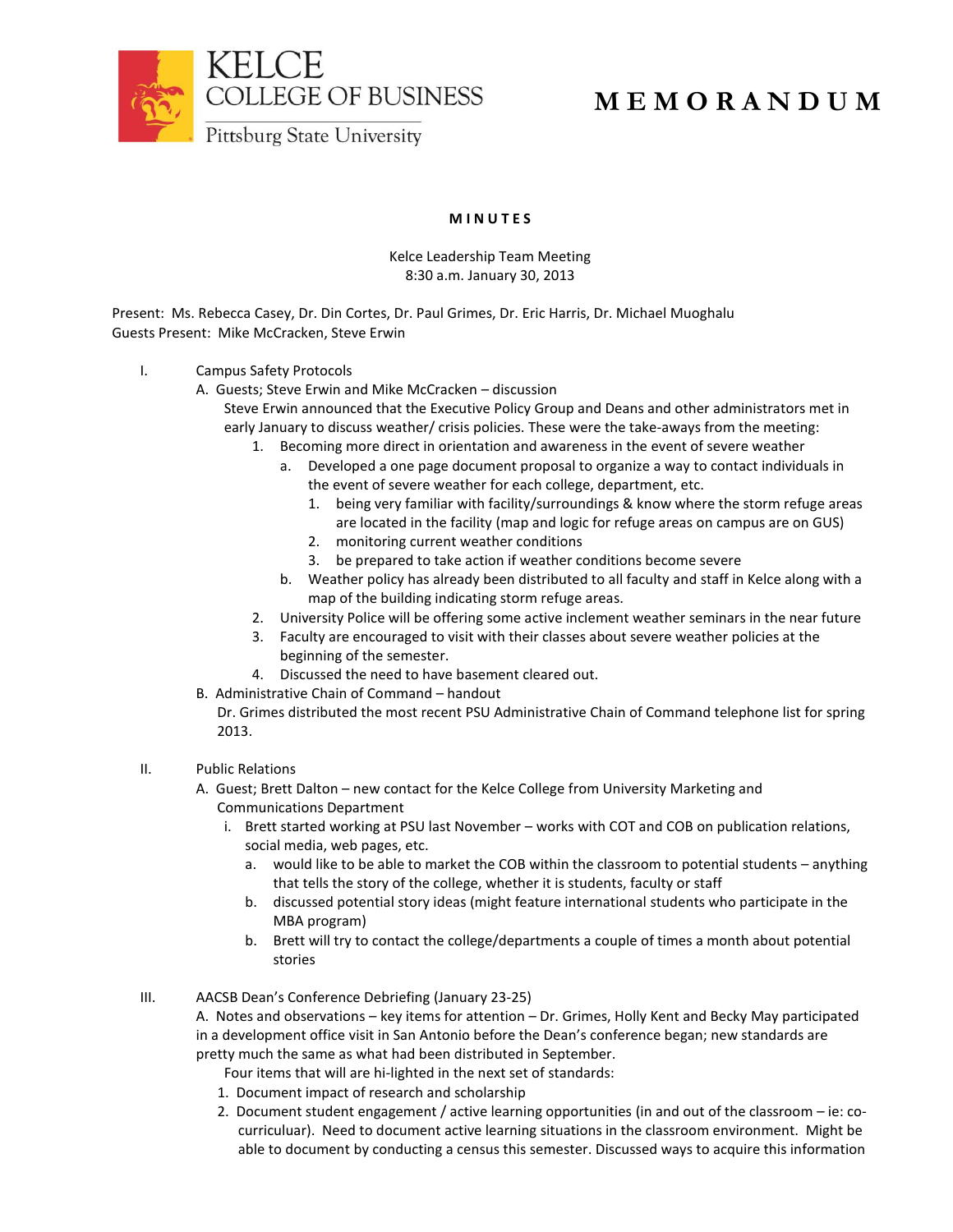

COLLEGE OF BUSINESS

# **M E M O R A N D U M**

Pittsburg State University

– suggestion was made to have the Dean send an e-mail out to faculty (will keep faculty in the loop also).

- 3. Teaching Effectiveness / processes for continual improvement. This standard states that the institutions should be doing more than just teaching evaluations: \*need to think about peer evaluations, \*could possibily document PD/FD activities \*could discuss during annual performance appraisal with individual faculty (conferences, presentations)
- 4. Defining appropriate distribution of faculty qualifications relative to mission. This standard will evolve over time – probably not crucial to initial accreditation.
- B. Getting started
	- 1. Mission statement need to redefine. Discussed potential ways to get together to accomplish this. KLT will work on a draft and then take it to SPC (each KLT member will gather 2 mission statements to bring to the meeting). Meeting to redefine the Mission Statement will be Friday, afternoon, Feb. 15 in room 121 Kelce. Lunch/refreshments will be provided.
	- 2. Faculty qualification documents (Participating & Supporting / SA,PA,SP,IP)
	- 3. Preliminary documentation will be needed by Chair of accreditation committee before the actual visit.

### IV. Miscellaneous

A. CPT Issues – new recommendation form sign-off for MBA students

- i. This issue relates to curricular practical training that is for international students who are working or participating in internships.
- ii. In the past there was a form that was completed by the student's advisor, but is now being completed by the Chair of the Department. MBA advisor is Dr. Muoghalu but all forms were going to the Department of MGMKT Chair, Dr. Harris which caused a problem. Dr. Muoghalu will now sign off on recommendations for MBA Students. Internship class has to be approved for course credit before it goes to Dr. Muoghalu for approval of CPT guidelines.
	- ii. 13 students in 2012 applied for CPT.

iii. Recent problems have been with students who have already graduated and want to come back and participate in the CPT program the next semester so that they can remain a PSU student. New PSU rule is that the students who want to do a  $2^{nd}$  degree, must be enrolled fulltime for one semester before they apply for CPT.

- B. WL Issues proposed reforms to generate more opportunities
	- i. Don Judd and Janet Zepernick attended PLC meeting yesterday to discuss current issues within the writing the learn program at PSU. A copy of these issues was distributed to KLT.
		- a. In order for students to receive a stipend, they must be required to meet the best practices guidelines.
		- b. Proposal by Don Judd and Janet Zepernick is to reform the current WL policies will allow 300-500 level courses to be WL; will uncouple the sequencing of courses to allow students more flexibility; best practices would require 10 pages for upper division and 15 pages for lower division.
		- c. Discussion followed in KLT to not follow WL policies, but those as set forth by general education requirements.

C. Curriculum Issues – IE courses and minor passed Faculty Senate; new admission standard issues were presented – one issue is that MATH 153 is no longer offered, but we would like to continue listing these courses as there are students who transfer the course from other universities; additional issue is with WL courses – may need to revise wording based on changes by WL committee; may need to clean up language in part of the document.

D. Travel budget – update and outlook